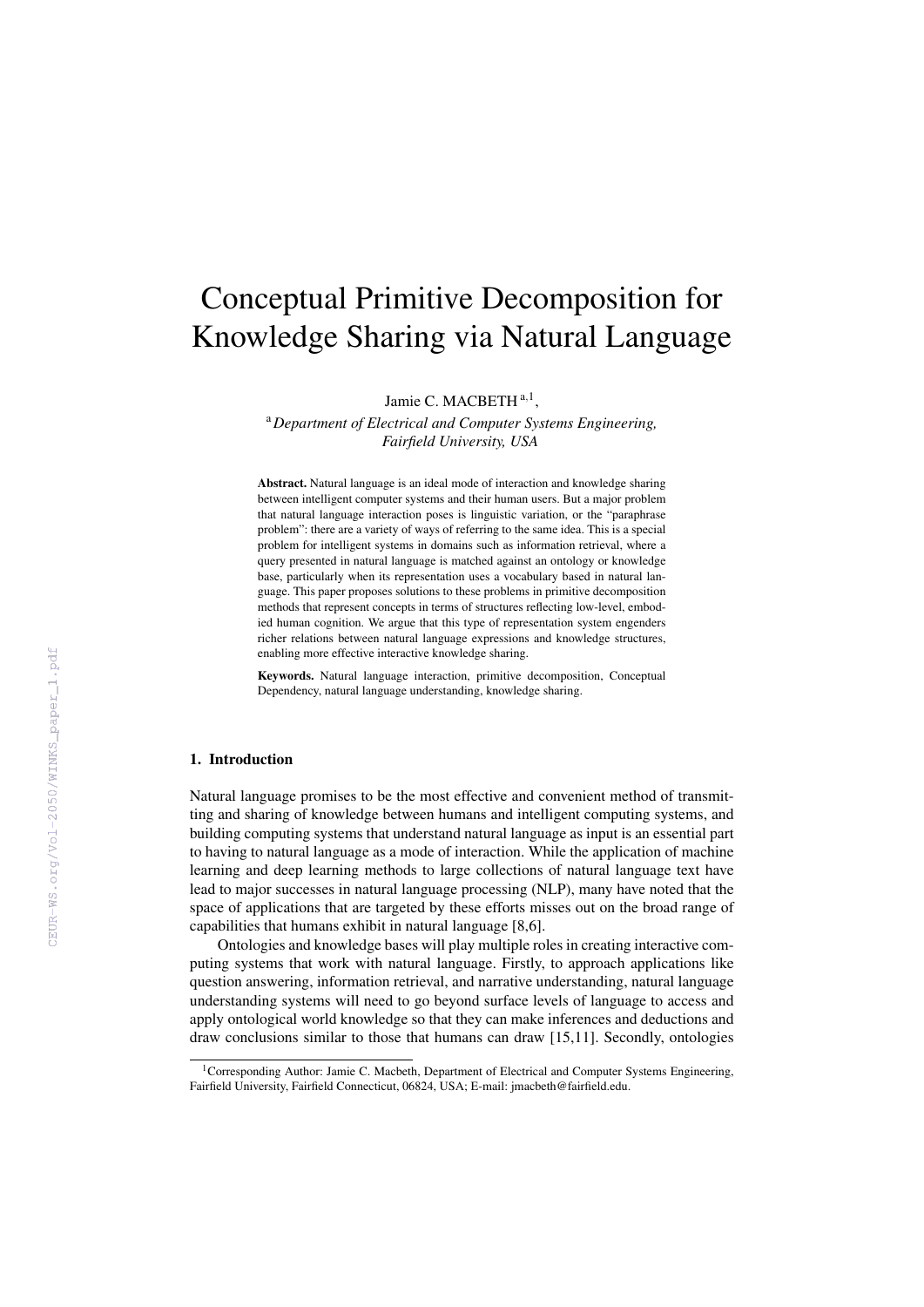can be used to represent the knowledge that is shared interactively via the natural language understanding system.

But even when knowledge bases and ontological resources are available, a major challenge of knowledge sharing in the natural language understanding domain is the "paraphrase problem," also known in linguistics by the term *linguistic variation*: the fact that there are many different ways of saying the same thing [14]. While this term applies to cross-linguistic variation, or variation between different languages, it also applies to cases of "free variation" in a single language, where differences in form do not correspond to any difference in meaning [14, pp. 7–8]. This is a crucial issue for environments and intelligent systems that share knowledge through interactions in natural language, because the knowledge about a particular thing may be referred to in many different ways.

Some ontologies and knowledge base systems (such as Cyc [7]) may also fall prone to these problems, because the knowledge about a particular thing is often indexed by lexical entries, words or phrases, related to that thing. This brief paper proposes research in a particular class of solutions to paraphrase and linguistic variation problems in natural language understanding and ontology representations. By formulating a representation that avoids lexical items and represents knowledge and meaning by decomposing them into structures that reflect primitive, low-level components of embodied human perception and cognition, it may enable rich relations between lexical items, varieties of linguistic expressions, and ontological structures that make for more effective and interactive natural language understanding systems.

## 2. The "Paraphrase Problem" and Linguistic Variation

While a significant literature addresses the challenge of generating paraphrases [9], detecting paraphrases in the face of linguistic variation serves to be a more challenging problem, because it requires understanding the language in each paraphrase. To illustrate, we take the following example problem in story matching and story understanding in which the system processes stories to make a determination about whether they describe similar events:

- (1) Bob bought a loaf of bread from the store for \$1.
- (2) The store sold a loaf of bread to Bob for \$1.

An information retrieval system or a story search and matching system might take (1) as input, and, given a collection of stories would need to select (2) from the story collection as a paraphrase of (1). Alternatively, the problem could be posed as a question answering problem, where the system is presented with the story (1) as input along with the question:

(3) Who sold the loaf of bread to Bob?

Determining that (1) describes the same event or set of events as (2) depends crucially on the system understanding that the same sequence or collection of acts occurred. An understanding system based naively on analyzing the sentence syntactically and determining that the verb in  $(1)$  is "buy" and the verb in  $(2)$  is "sell" might determine that the sentences did not describe the same events because none of the verbs matched.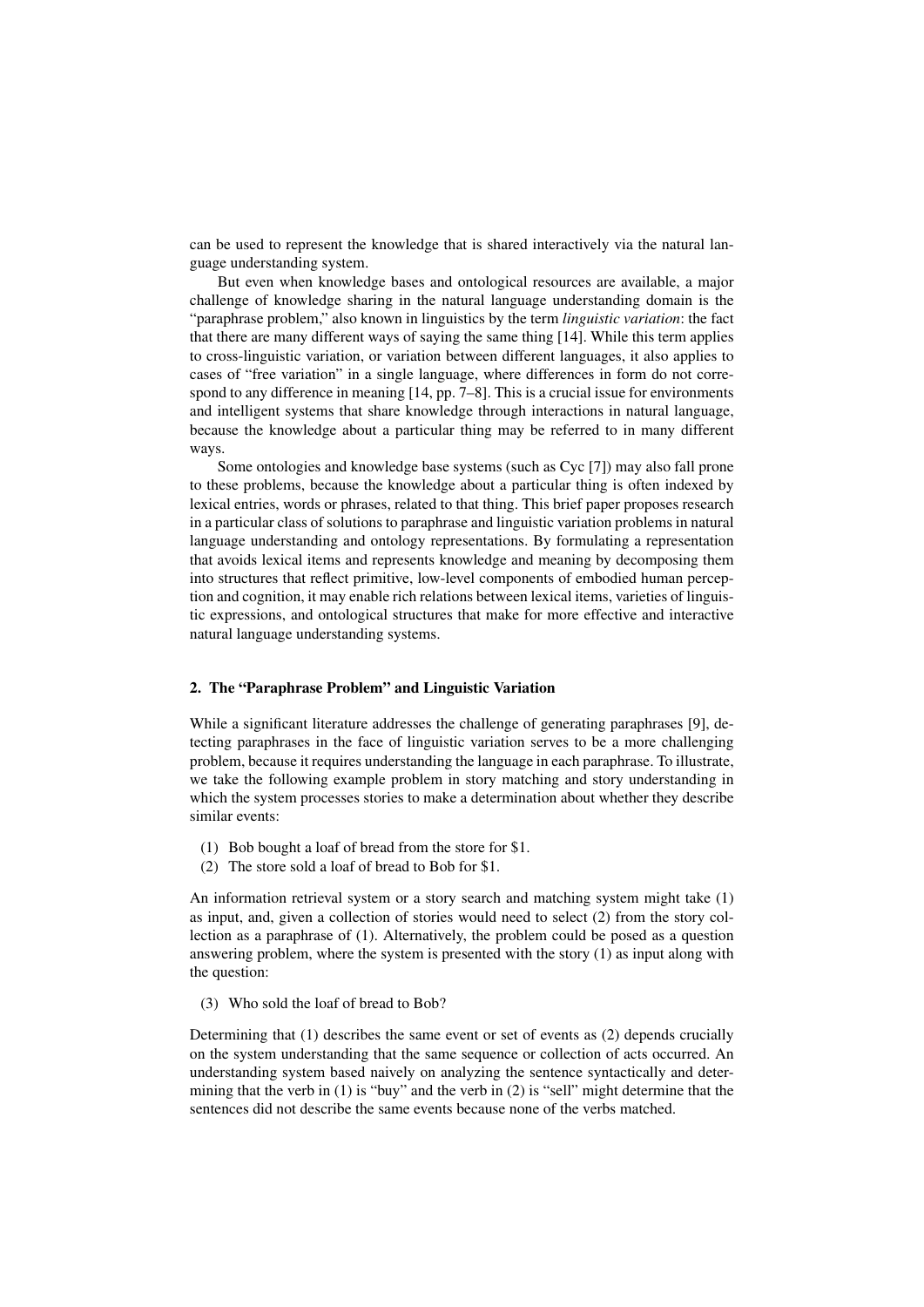A more advanced natural language understanding system might search a knowledge base or an ontology for propositions stored under the verb "buy" and for relations between the word "buy" and the word "sell". If the knowledge base is represented as an ontology or a semantic network, there may be one or more links or a path consisting of a series of links in the network in between buying and selling concepts to represent that they are related.

Continuing the example, an ontology system such as Text2Onto [2] could be used to extract ontological concepts and relations from textual and linguistic resources to build a story understanding system. Text2Onto could be run on a lexical database like Word-Net [3], which is frequently used for text analysis and AI applications. WordNet organizes an English lexicon primarily into *synonym sets* or *synsets*—groupings of words "that are interchangeable in some context." These relations include those such as synonymy/antonymy, hypernymy/hyponymy, meronymy/holonymy and entailment. Word-Net and lexical resources like it should have a synset relation between "buy" and "sell".

But synset relations alone do not appear to capture the relationships of the actors and both direct and indirect objects to the events in (1) and (2). One assumes that a synonym relation between words implies that one can be replaced with the other in the correct context. Using the synonym relation to test the story-similarity of (1) and (2) by replacing "sell" with "buy" in (2) yields:

(4) The store bought a loaf of bread to Bob for \$1.

which is obviously not a paraphrase for  $(1)$  or  $(2)$  and does not lead to the conclusion that  $(1)$  is a paraphrase of  $(2)$ .

One might think that an antonym relation is more accurate. Since an antonym relation implies that "buy" is the opposite act of "sell", testing that (2) is a paraphrase of (1) would require a more complex transformation of the sentence, replacing "sell" with "buy" and switching the actor and the indirect object, and switching the preposition "to" to "from". This more complex transformation appears to work in mapping (1) to (2). However, a third story:

(5) Bob gave the store \$1, and the store gave Bob a loaf of bread.

appears to be a paraphrase of both (1) and (2), but our synset method will definitely not work. While it is clear that the act of "giving" is an integral part of buying and selling, none of the commonly used linguistic synset relations seems adequate in capturing the relationship. For example, if we try to represent that giving is synonymous with selling, a transformation of the selling sentence might produce a reasonable-sounding paraphrase such as

(6) The store gave a loaf of bread to Bob for \$1.

But it would also produce a number of clearly incorrect paraphrases for matching and understanding such as these:

- (7) Bob gave a loaf of bread from the store for \$1.
- (8) Bob bought the store \$1, and the store bought Bob a loaf of bread.
- (9) Bob sold the store \$1, and the store sold Bob a loaf of bread.
- (10) Bob bought the store \$1, and the store sold Bob a loaf of bread.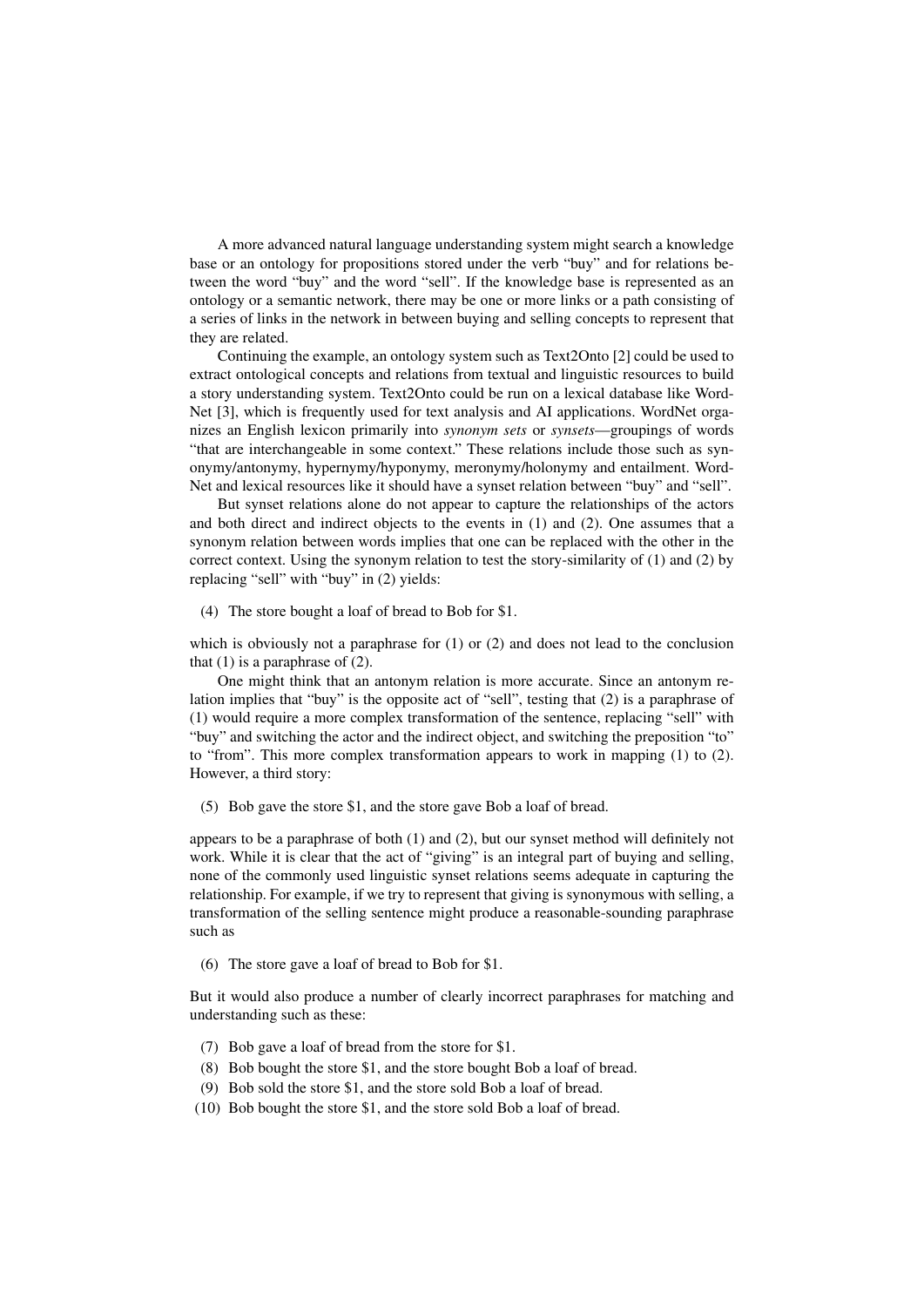### (11) Bob sold the store \$1, and the store bought Bob a loaf of bread.

FrameNet [1] is another resource that is frequently used in natural language understanding systems which, at a glance, may appear to solve this problem. FrameNet links word senses to each other in *frames* [4] that are meant to represent the complex relationships between nouns and verbs in natural language expressions describing a particular social situation. FrameNet has a Commercial transaction frame which has semantic and syntactic valence relationships between verbs such as "buy", "sell", "charge", "spend", "pay", and "cost", and nouns such as "goods" and "money", as well as relationships between actors and a Commercial\_transaction event, such as "buyer" and "seller".

However, when we perform a close examination of the FrameNet frames<sup>2</sup> for Commerce buy, Commerce sell, and Giving, the Commercial transaction subframes that one might naturally consult in the context of our story matching problem, we encounter similar issues when we try to generate a relationship between several different ways of describing the same set of events. The Giving frame in FrameNet describes the situation using information about the syntactic and semantic relations between words like Donor, Recipient, and Theme, while the Commerce buy and Commerce sell frames use a different set of terms: Buyer, Seller, Money, and Goods. Although FrameNet does define an inheritance relationship between these three frames in which both the Commerce buy and Commerce sell frames inherit from the Giving frame, no other annotations in FrameNet exist to indicate, for example, that buying or selling something involves two acts of giving, or that the donor in the giving act where money was the theme is the buyer.

In building automated systems to understand and relate natural language expressions about similar events through FrameNet frames, we will encounter problems similar to those we encountered using WordNet synsets. Ultimately, this appears to be because the content of FrameNet frames is composed of linguistic forms and lexical items which are subject to the same paraphrasing and linguistic variation that are inherent in natural language generally.

#### 3. Solutions in Cognitive Primitive Decomposition

The preceding examples demonstrate a number of issues with building natural language understanding systems based on lexical relations and ontologies built from text resources, given the "paraphrase problem". In cases where linguistic knowledge bases have established relations such as synonymy or antonymy, they may also establish rules for transforming, for example, stories about buying into stories about selling. However, scaling these systems may require a large number of transformation rules. In the case above, rules or relations are needed for switching instances of the pair of verbs "buy" and "sell", for exchanging the subject with the indirect object. Even more rules are needed for all of the various permutations involving "give", "take" and other similar verbs.

Similarly, while typical ontological relations—such as is-a, instance-of, part-whole, and equivalence—are very relevant to relations between certain types of objects and concepts, they do not appear to capture the complex conceptual relationships in ques-

<sup>2</sup>An index of FrameNet frames can be found at https://framenet.icsi.berkeley.edu/fndrupal/frameIndex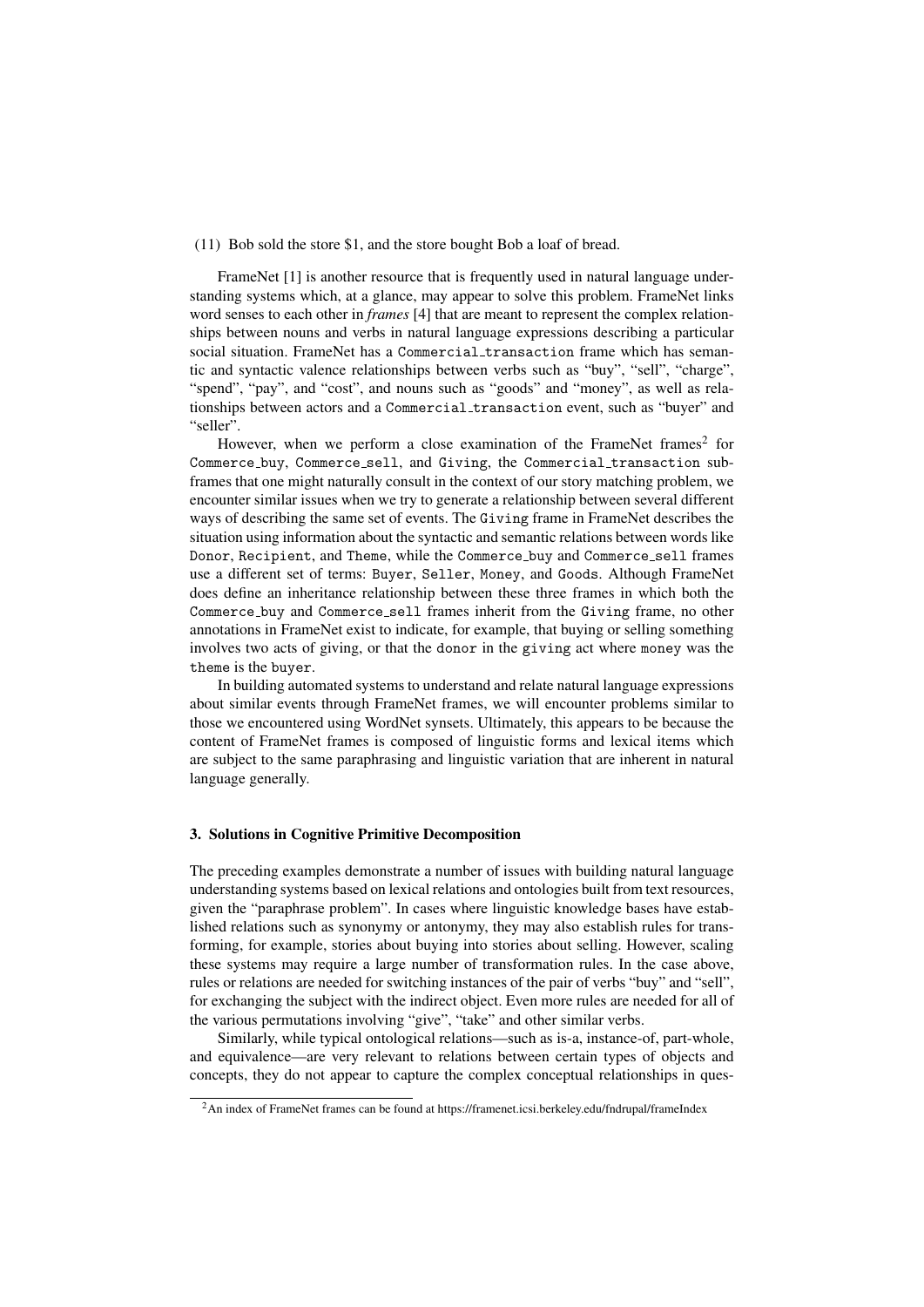

Figure 1. A Conceptual Dependency diagram representing the conceptualization for the three paraphrases: "Bob bought a loaf of bread from the store for \$1," "the store sold a loaf of bread to Bob for \$1", and "Bob gave the store a \$1, and the store gave Bob a loaf of bread." Double arrows represent the relationship between the animate actor and the ATRANS primitive act, while single arrows marked "obj", "recip", indicate the object and the recipient case of the ATRANS act, respectively. The triple arrow marked "r" represents "result causation", indicating that Bob's act of ATRANSing \$1 to the store caused the store to ATRANS a loaf of bread to Bob.

tion here. Although one could devise unique labels for links between "buy", "sell", and "give", or place intermediate nodes between them in an ontological network, this appears to proliferate labels of relations, just as it would transformation rules in a lexical database.

A potential solution to these problems is to work to represent meaning in a way that is not only non-linguistic, but reflects imagery, image schemas, or mental models [12,10,5] composed of the primitive perceptual and cognitive experiences that people use when processing and understanding language. Figure 1 shows a conceptual diagram meant to represent the concept behind the three paraphrases  $(1)$ ,  $(2)$ , and  $(5)$  simultaneously. The conceptual diagram is composed in a system called Conceptual Dependency [13], which attempts to decompose the concept behind the paraphrases into a complex combination of language-free conceptual primitives; in this case using a conceptual primitive called ATRANS, which represents an event that changes an abstract relationship between human actors and an inanimate object. While the top ATRANS primitive act in the diagram represents a conceptualization of the store transferring possession of the bread to John, the bottom ATRANS primitive act represents bob transferring possession of the \$1 to the store.

A story understanding system tasked with relating the given paraphrases can attempt to decompose each the different sentences into this "conceptual base" form, and perform a comparison of the conceptual diagrams to determine that they describe the same set of events. If the representation system uses a small number of conceptual primitives and connectives, but combines them in complex ways to correspond to the variation of natural